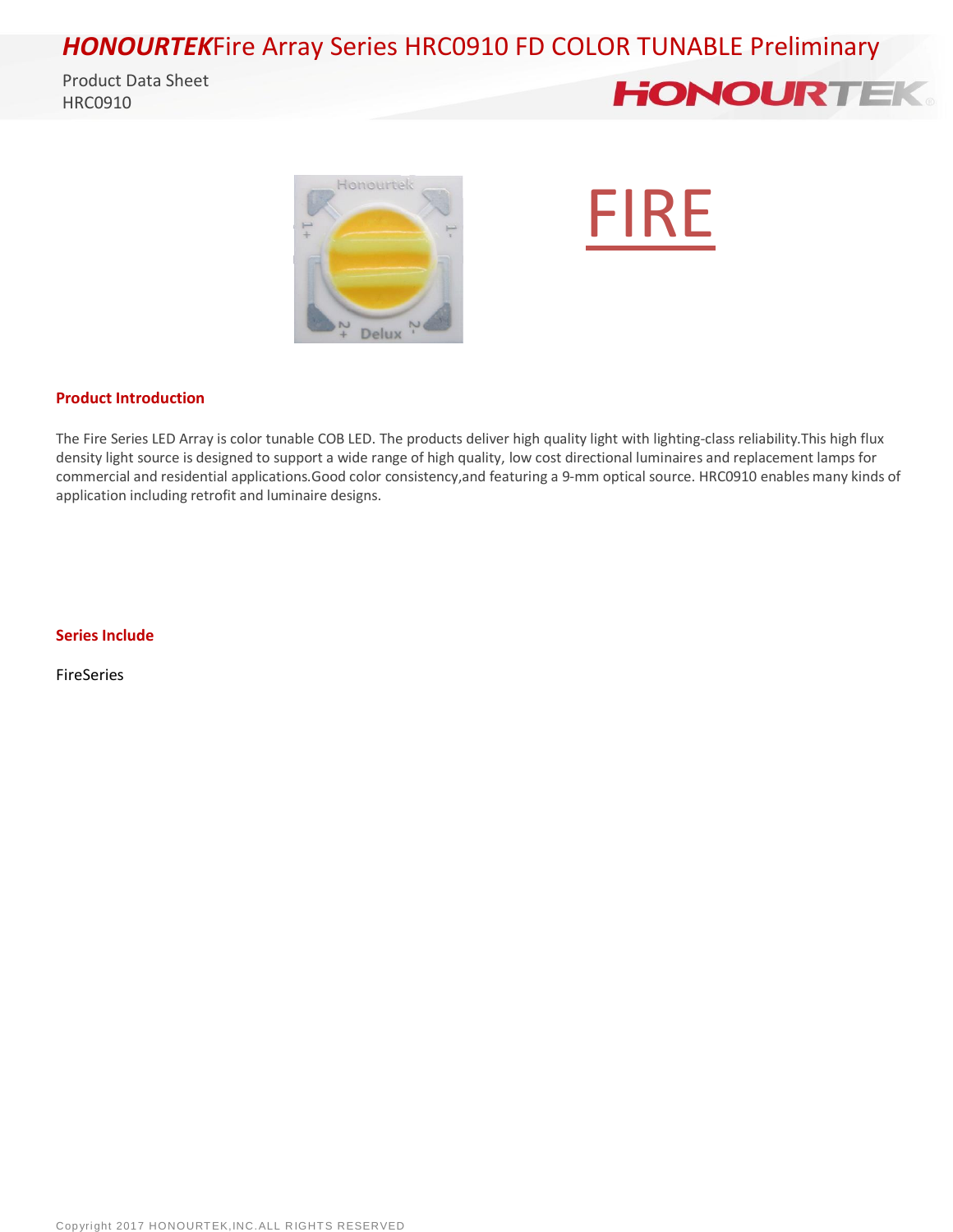### **HONOURTEK**

| <b>Table of Contents</b>                             | Page |
|------------------------------------------------------|------|
| <b>Typical Product Features</b>                      | 3    |
| Product bin and order code format                    | 3    |
| Lumen Maintenance Characteristics                    | 4    |
| <b>Environmental Compliance</b>                      | 4    |
| Minor Product Change Policy                          | 4    |
| Case Temperature Measurement Point                   | 4    |
| Cautionary statement                                 | 5    |
| <b>Product Selection Guide</b>                       | 6    |
| Characteristics                                      | 6    |
| <b>Absolute Maximum Ratings</b>                      | 7    |
| Drive Current versus Forward Voltage Characteristics | 8    |
| Typical Relative Luminous Flux vs. Drive Current     | 8    |
| Typical Light Output Characteristics vs. Temperature | 9    |
| <b>Typical Angular Radiation Pattern</b>             | 9    |
| RELATIVE SPECTRAL POWER DISTRIBUTION                 | 10   |
| <b>Mechanical Dimensions</b>                         | 10   |
| <b>Equivalent Circuit</b>                            | 11   |
| <b>Chromaticity Coordinates</b>                      | 11   |
| Packaging                                            | 12   |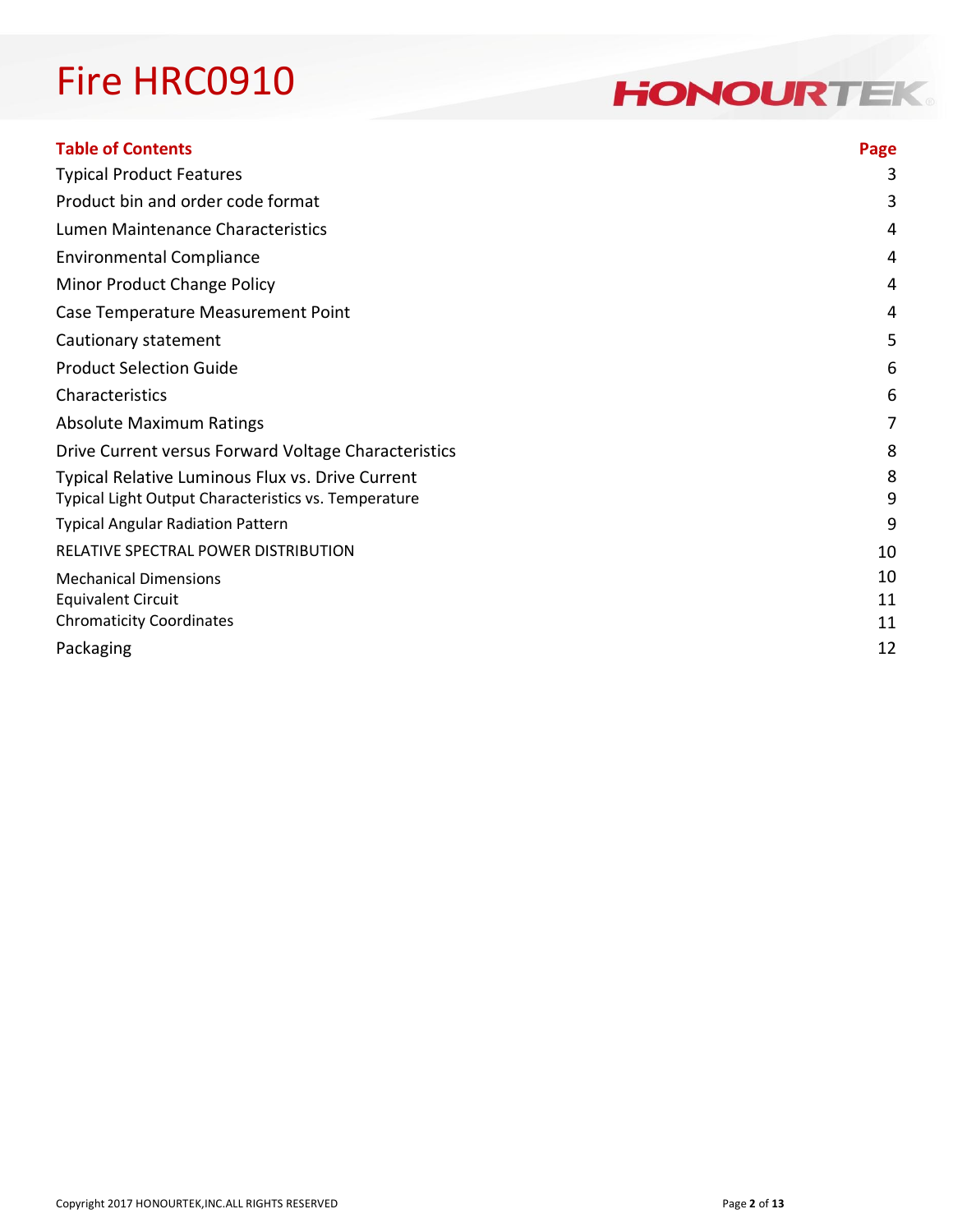

#### **Typical Product Feature**

Honourtek arrays are fully engineered devices that provide consistent thermal and optical performance on an engineered mechanical platform. The Fire Series arrays are the most compact chip-on-board devices across all of Honourtek' LED Array products. The arrays incorporate several features to simplify design integration and assembly.



**Product bin and order code format**

# **HRC0910-2757-90-V-FD00-F1**

| <b>HRC</b>        | 09                                       | 10                 | 2757                 | 90         |              | <b>FD00</b>   | F1       |
|-------------------|------------------------------------------|--------------------|----------------------|------------|--------------|---------------|----------|
| Product<br>Family | Light<br>Emitting<br>Surface<br>Diameter | Watt<br><b>TYP</b> | Color<br>Temperature | <b>CRI</b> | <b>VOLTs</b> | <b>Series</b> | Flux Bin |

Note : X000 nomenclature corresponds to the following:

A000 = Standard Series B000 = Vigour Series W000 = Warmer Series

- J000 = Ocean Series
- M000 = Meat Series
- Y000 = Atmosphere Series
- F000 = Fire Series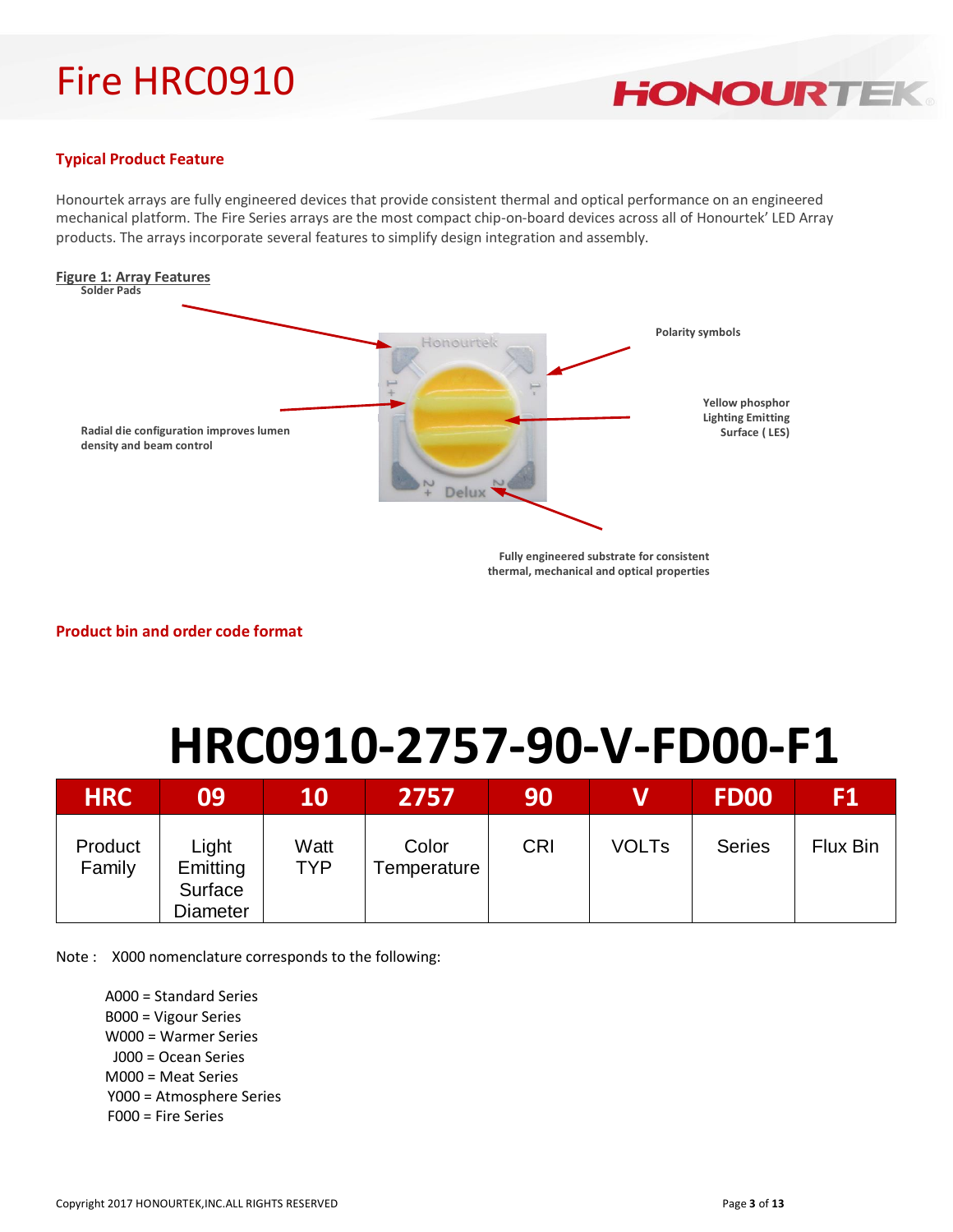### **HONOURTEK**

#### **Lumen Maintenance Characteristics**

Honourtekprojects that its family of LED array products will deliver, on average, greater than 70% lumen maintenance after 50,000 hours of operation at two times the nominal drive current in Table 1. This performance assumes constant current operation at up to 2 times the nominal drive current with case temperature maintained at or below 85°C. For use beyond these operating conditions please consult your Honourtek sales representative for further assistance.

Honourtek conducts lumen maintenance tests per LM-80. Observation of design limits is required in order to achieve this projected lumen maintenance.

#### **Environmental Compliance**

Honourtek is committed to providing environmentally friendly products to the solid-state lighting market. Fire series LED Arrays comply with the European Union directives on the restriction of hazardous substances in electronic equipment, namely the RoHS directive. Honourtek does not intentionally add the following restricted materials to any LED array products: lead, mercury, cadmium, hexavalent chromium, polybrominated biphenyls (PBB) or polybrominateddiphenyl ethers (PBDE).

#### **Minor Product Change Policy**

The rigorous qualification testing on products offered by Honourtek provides performance assurance. Slight cosmetic changes that do not affect form, fit, or function may occur as Honourtek continues product optimization.

#### **Case Temperature Measurement Point**

A case temperature measurement point location is included on the top surface of the Fire series LED arrays. The location of this measurement point is indicated in the mechanical dimensions section of this data sheet.

The purpose of this measurement point is to allow the user access to a measurement point which correlates to the true case temperature on the back surface of the LED array. Once the LED array is installed, it is challenging to measure the back surface of the array, or true case temperature.

Consistent and repeatable temperature measurements can be correlated to the data sheet performance specifications and to published LM-80 reliability data. The use of the case temperature measurements point is fully explained in AN30.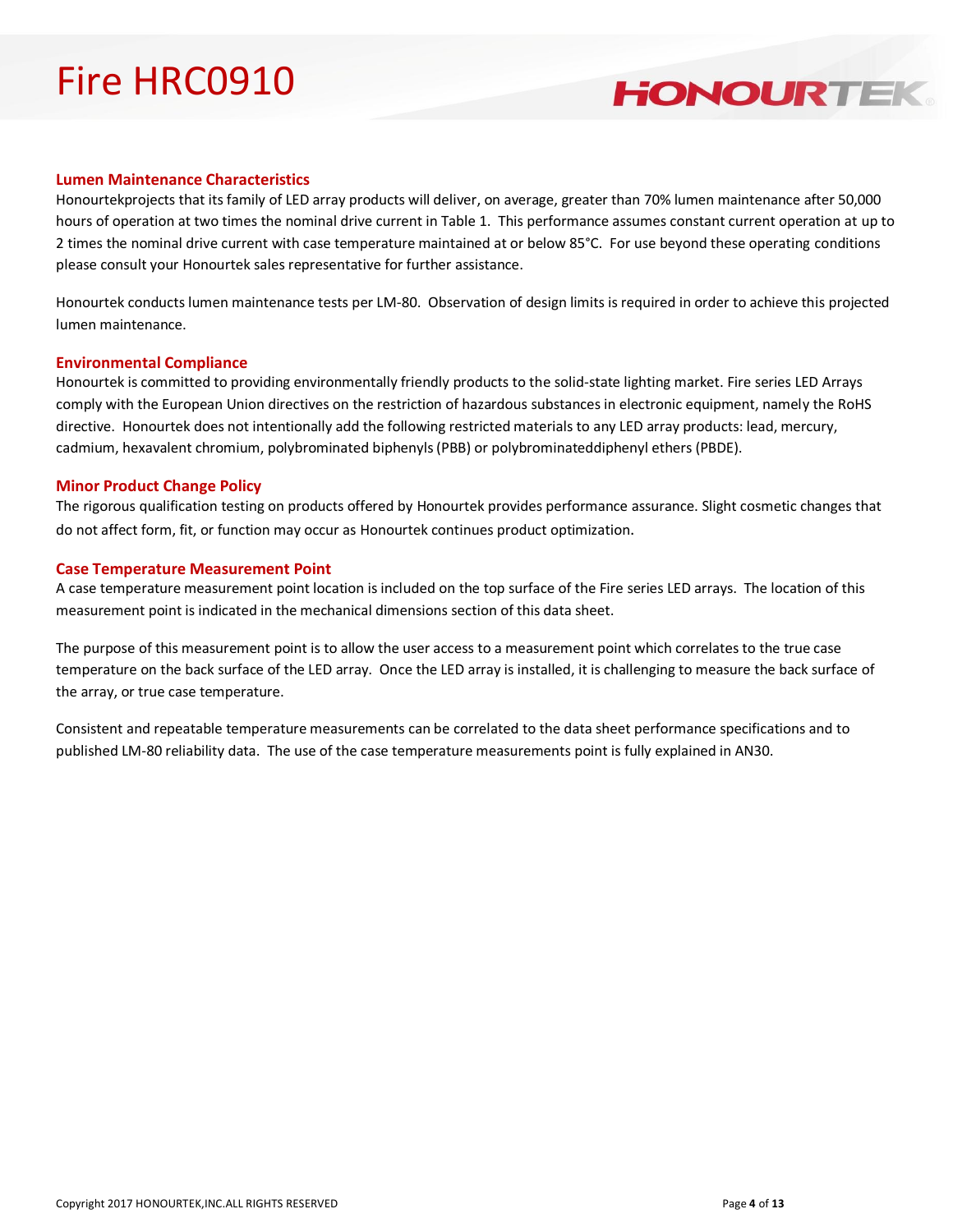### **HONOURTEK**

#### **Cautionary Statements**

#### **CAUTION: CONTACT WITH LIGHT EMITTING SURFACE (LES)**

Avoid any contact with the LES. Do not touch the LES of the Fire series LED array or apply stress to the LES (yellow phosphor resin area). Contact may cause damage to the LED array.

Optics and reflectors must not be mounted in contact with the LES (yellow phosphor resin area). Optical devices may be mounted on the top surface of the plastic housing of the Fire series LED array. Use the mechanical features of the LED array housing, edges and/or mounting holes to locate and secure optical devices as needed.

#### **CAUTION: CHEMICAL EXPOSURE HAZARD**

Exposure to some chemicals commonly used in luminaire manufacturing and assembly can cause damage to the LED array. Please consult Honourtek Application Note AN31 for additional information.

#### **CAUTION: EYE SAFETY**

Eye safety classification for the use of HonourtekFire series LED arrays is in accordance with IEC specification EN62471:Photobiological Safety of Lamps and Lamp Systems. Fire series LED arrays are classified as Risk Group 1 (Low Risk) when operated at or below the maximum drive current. Please use appropriate precautions. It is important that employees working with LEDs are trained to use them safely.

#### **CAUTION: RISK OF BURN**

Do not touch the Fire series LED array or yellow resin area during operation. Allow the array to cool for a sufficient period of time before handling. The Fire series LED array may reach elevated temperatures such that could burn skin when touched.

#### **CAUTION: CHMEICAL EXPOSURE HAZARD**

Exposure to some chemicals commonly used in luminaire manufacturing and assembly can cause damage to the LED Array. Please consult Application Note AN41 for additional information.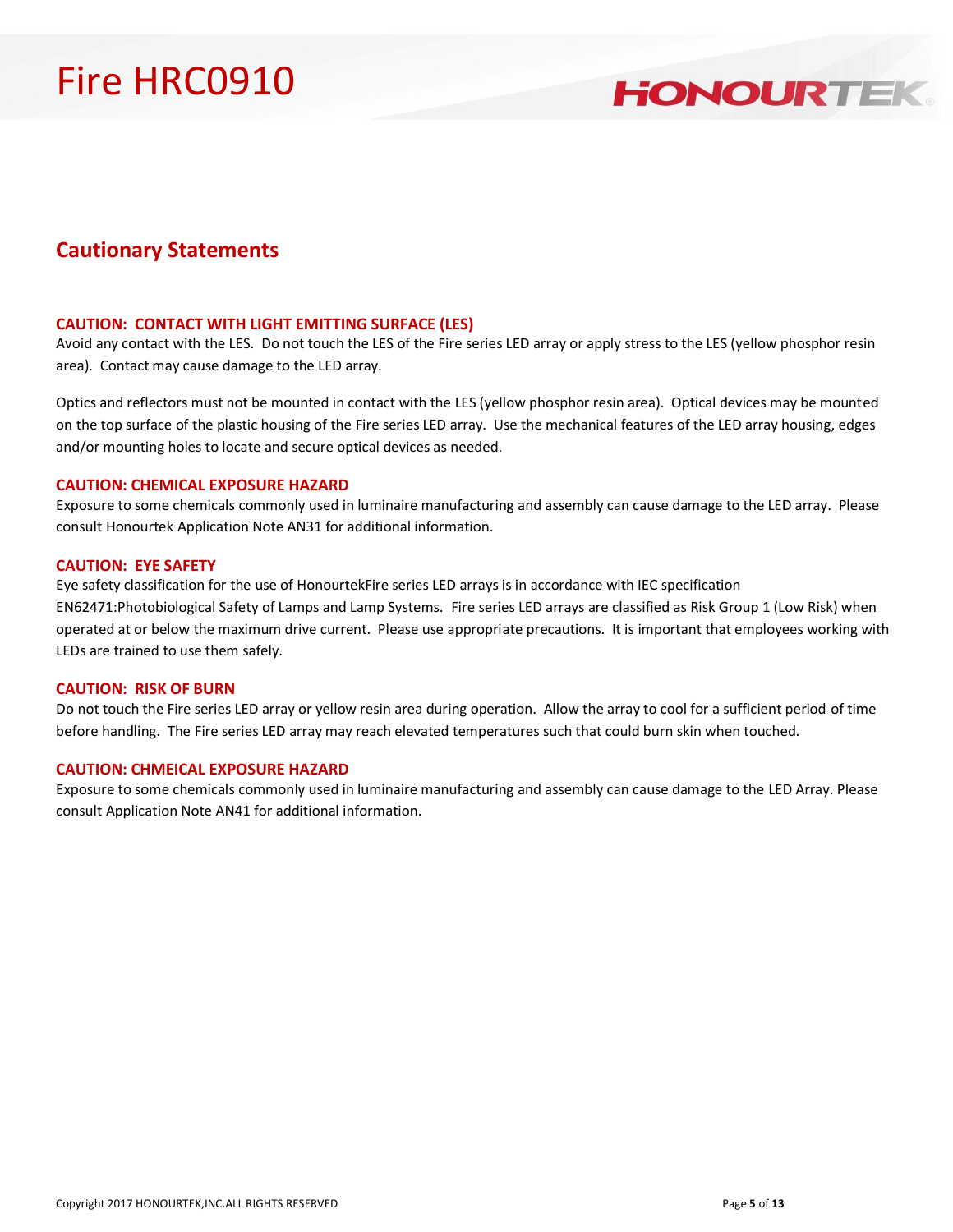### **HONOURTEK**

#### **Product Selection Guide**

**FLUX CHARACTERISTICS,ACCURATEWHITE ORDER CODES AND BINS(Tj=85°C**)

#### **Table 1: Selection Guide, Pulsed Measurement Data**

| <b>Part Number</b>            | Series | <b>CCT</b> | Voltage (V) |            | Luminous Flux (Im) |            |            | <b>Current</b> |     |
|-------------------------------|--------|------------|-------------|------------|--------------------|------------|------------|----------------|-----|
|                               | (k)    | <b>Min</b> | Тур         | <b>Max</b> | <b>Min</b>         | <b>Typ</b> | <b>Max</b> |                |     |
| <b>HRC0910-</b><br>2757-90-V- |        | 2700       | 29          | 30         | 34                 | 830        | 900        | 970            | 280 |
| <b>FD00-F1</b>                |        | 5700       | 29          | 31.2       | 34                 | 860        | 930        | 1000           | 280 |

#### Notes

1. Typical stabilized DC performance values are provided as reference only and are not a guarantee of performance.

2. Typical performance is estimated based on operation underDC(direct current) with the LED array mounted to a heat sink with thermal interface material and the case temperature maintained at 85°C. Based on Honourtek test setup, values may vary depending on the thermal design of the luminaire and/or the exposed environment to which the product is subjected.

3. Honourtek maintains a ± 7% tolerance on flux measurements.

4. Honourtek maintains a ± 2% tolerance on CRI measurements.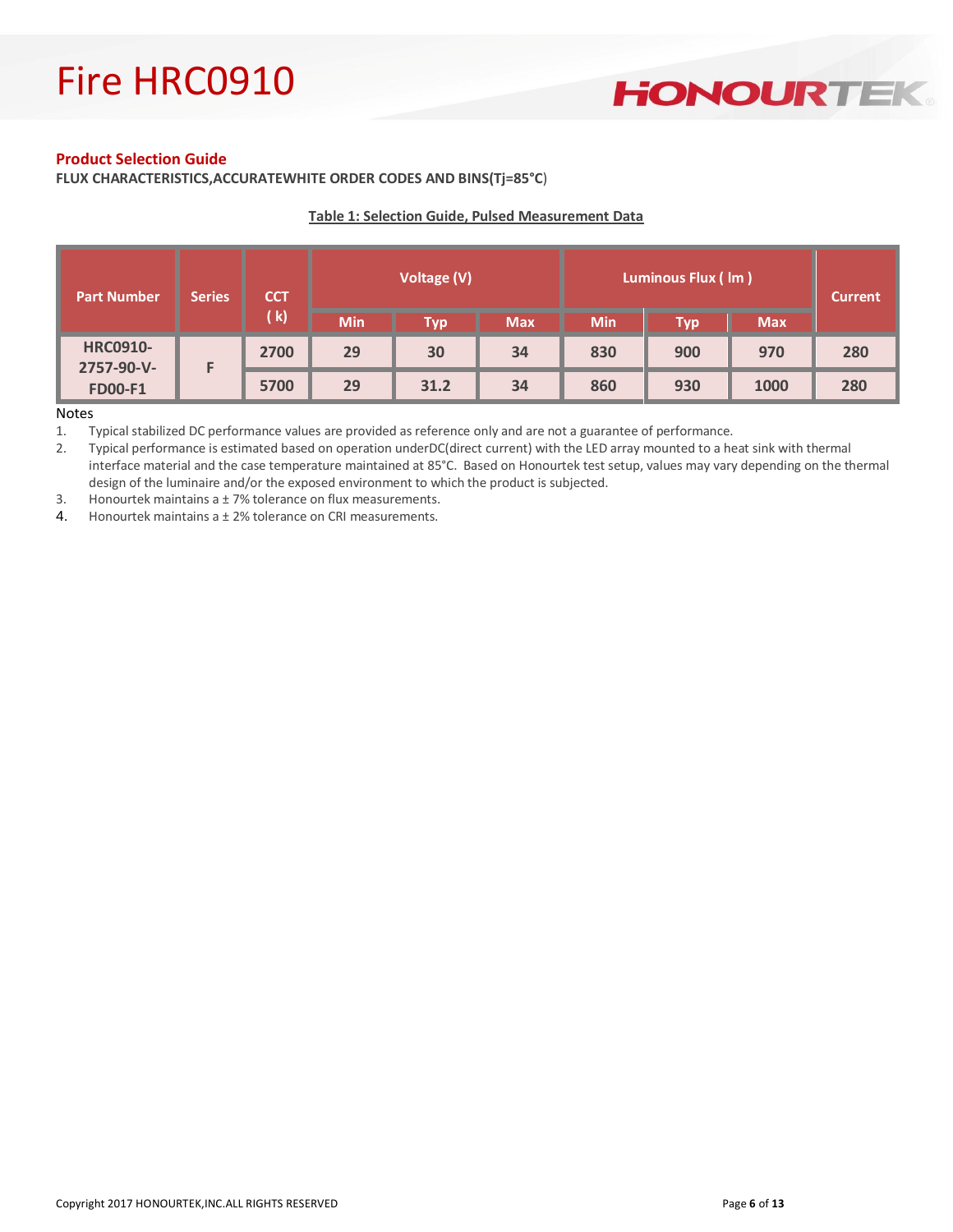#### **Characteristics**

#### **Table 2: Characteristics Data**

| <b>Characteristics</b>    | <b>Unit</b> | <b>Minimum</b> | <b>Typical</b>     | <b>Maximum</b> |
|---------------------------|-------------|----------------|--------------------|----------------|
| <b>Viewing angle</b>      | degree      |                | 120                |                |
| <b>ESD classification</b> |             |                | Class <sub>2</sub> |                |
| Ra                        |             |                | 90                 |                |
| <b>Reserve current</b>    | mA          |                |                    | 0.1            |
| <b>Thermal Resistance</b> | C/W         |                | N/A                |                |

#### **Absolute Maximum Ratings**

#### **Table 3 : Maximum Ratings**

| Parameter                       | Symbol | Rating           |
|---------------------------------|--------|------------------|
| ForwardCurrent (mA)             | lf     | 350              |
| Reverse Voltage (V)             | Vr     | $-15$            |
| Operating Temperature $(°C)$    | Top    | $-40^\sim + 100$ |
| StorageTemperature $(°C)$       | Tst    | $-40^{\sim}+100$ |
| CaseTemperature $(\mathcal{C})$ | Тc     | 105              |
| Junction Temperature $(°C)$     | Τi     | 140              |

Notes :

1. See Honourtek Application Note AN31, Assembly Considerations for Fire series LED arrays, for more information.

2. For IEC 62717 requirement, please contact Honourtek Sales Support.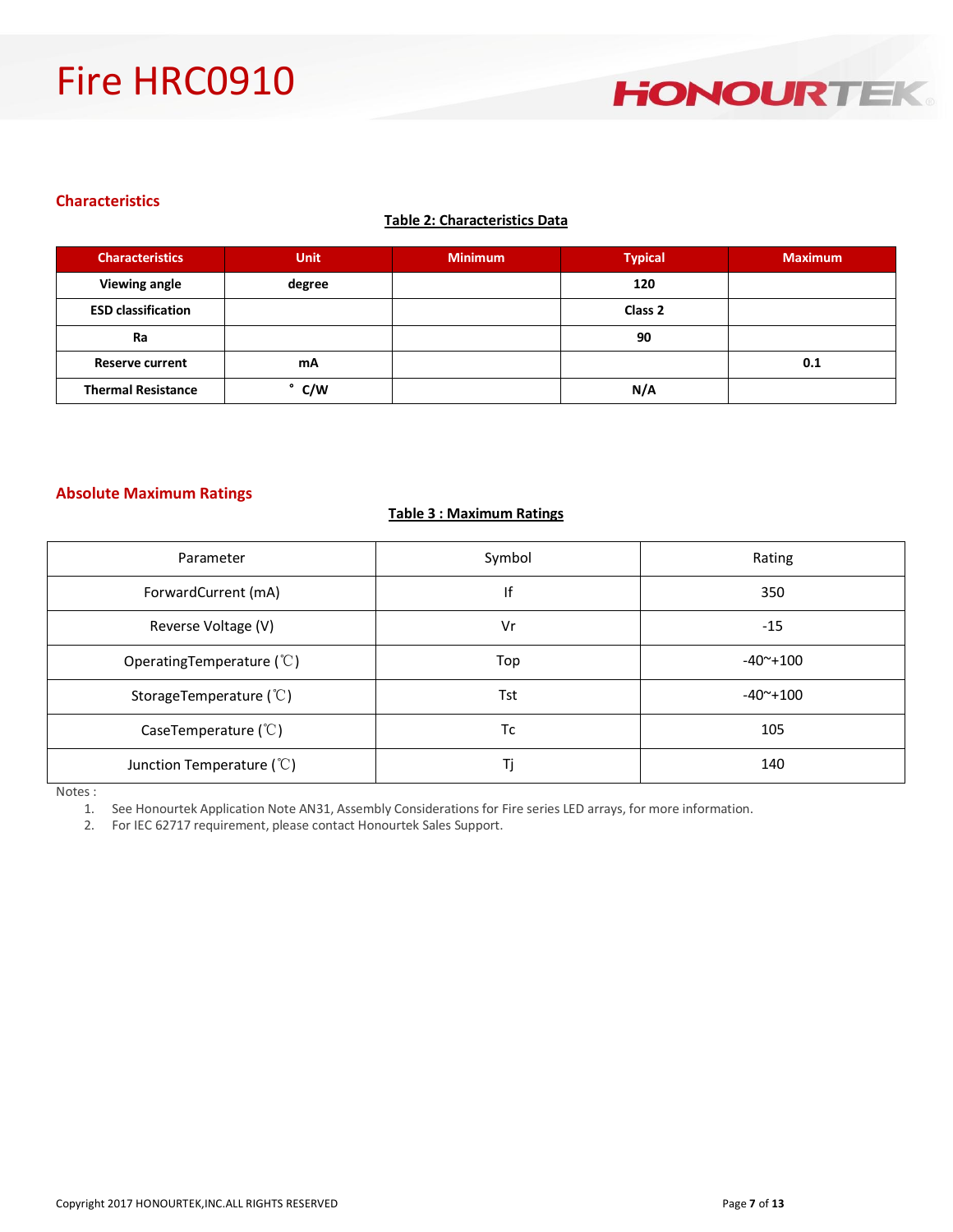**HONOURTER** 

#### **Drive Current versus Forward Voltage Characteristics**



#### **Typical Relative Luminous Flux vs. Drive Current, Tj=85°C**

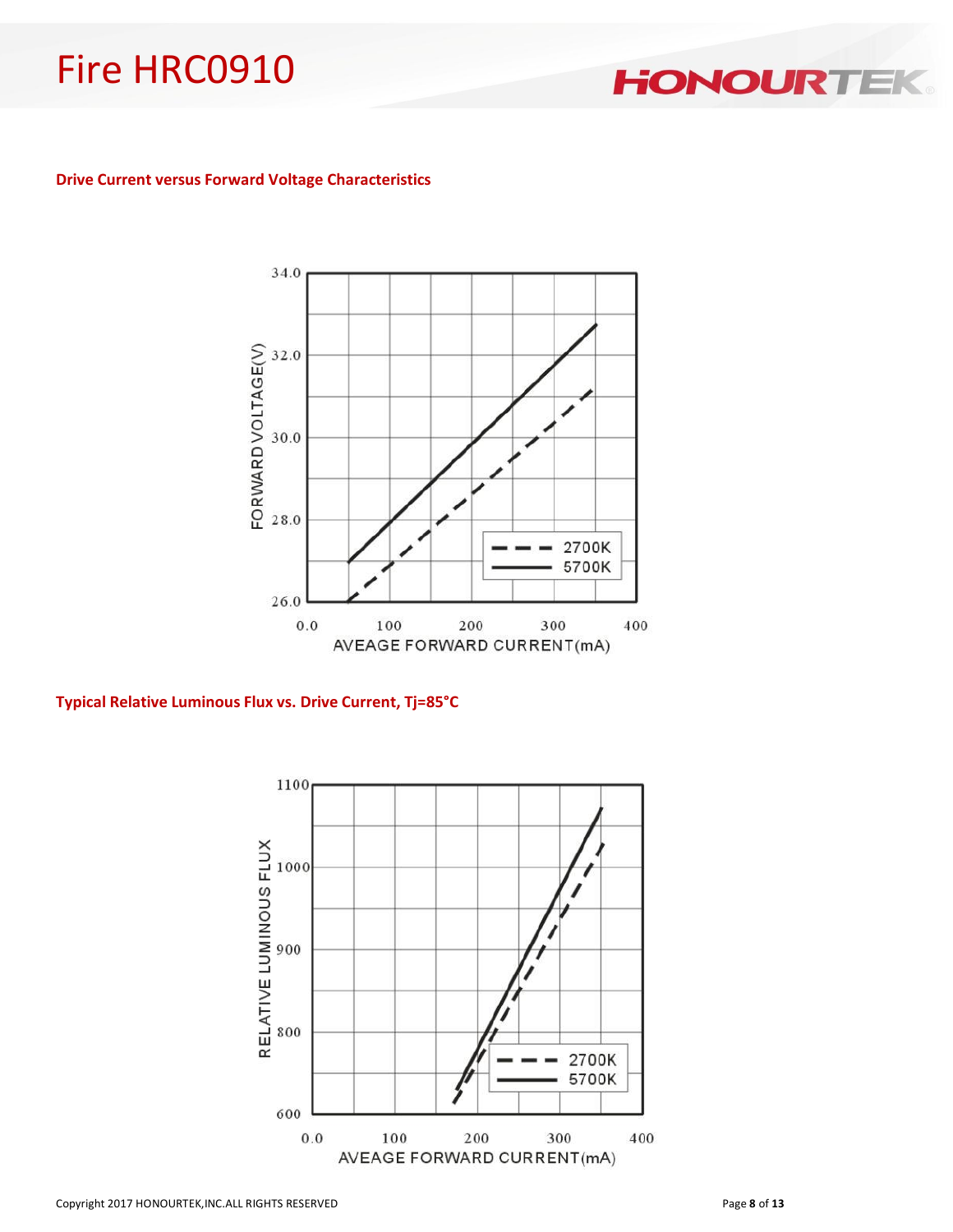HONOURTEK

#### **Typical Light Output Characteristics vs. Temperature**

**Typical Flux vs. Junction Temperature**

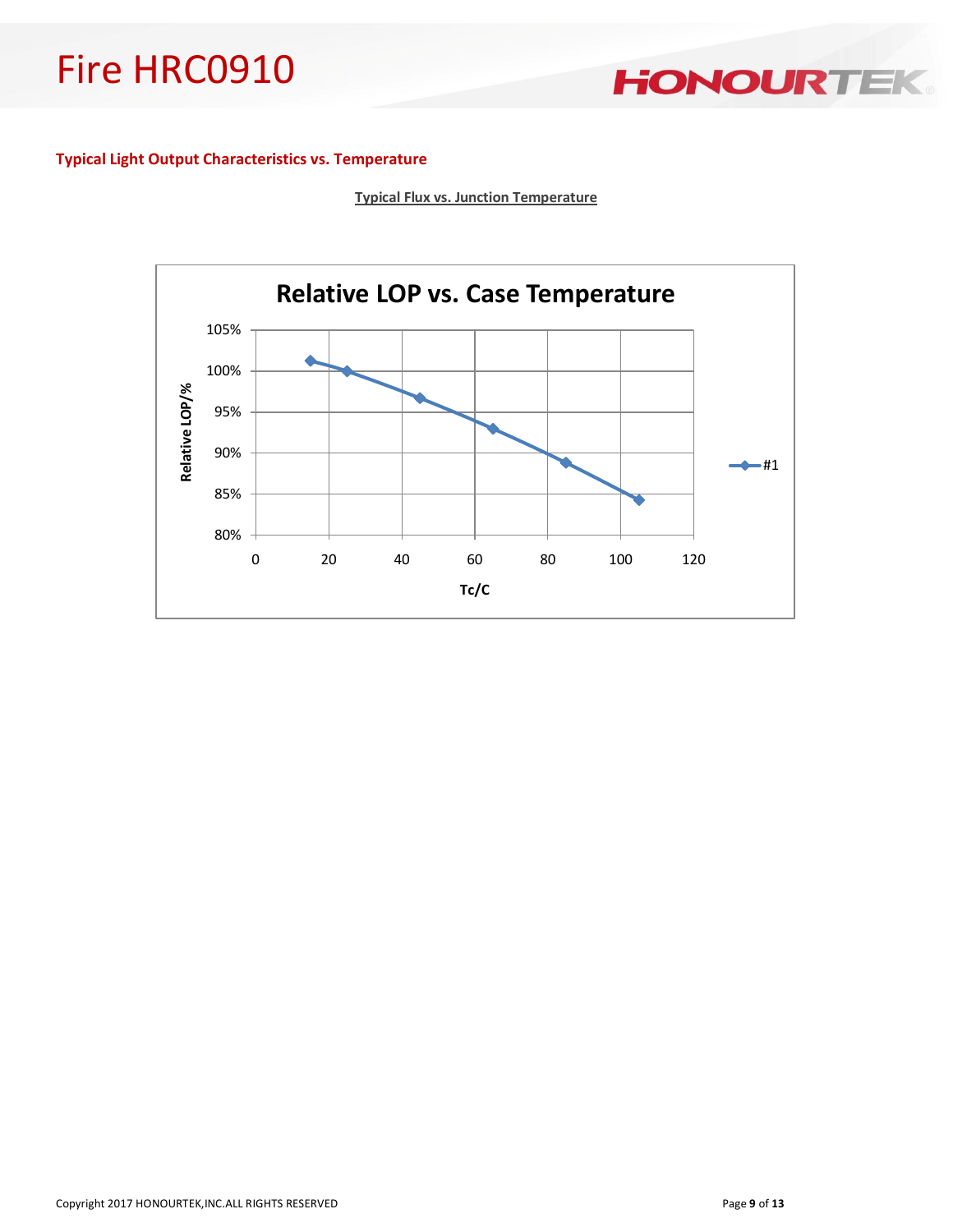**HONOURTE** 

#### **RELATIVE SPECTRAL POWER DISTRIBUTION, Tj=25°C**

The following graph is the result of a series of pulsed measurements at Tj=25°C.



#### **Mechanical Dimensions**

**Drawing for Fire Arrays**

LES =  $\varnothing$  10±0.2



Dimensions are in mm. Tolerances unless otherwise Specified :±0.1mm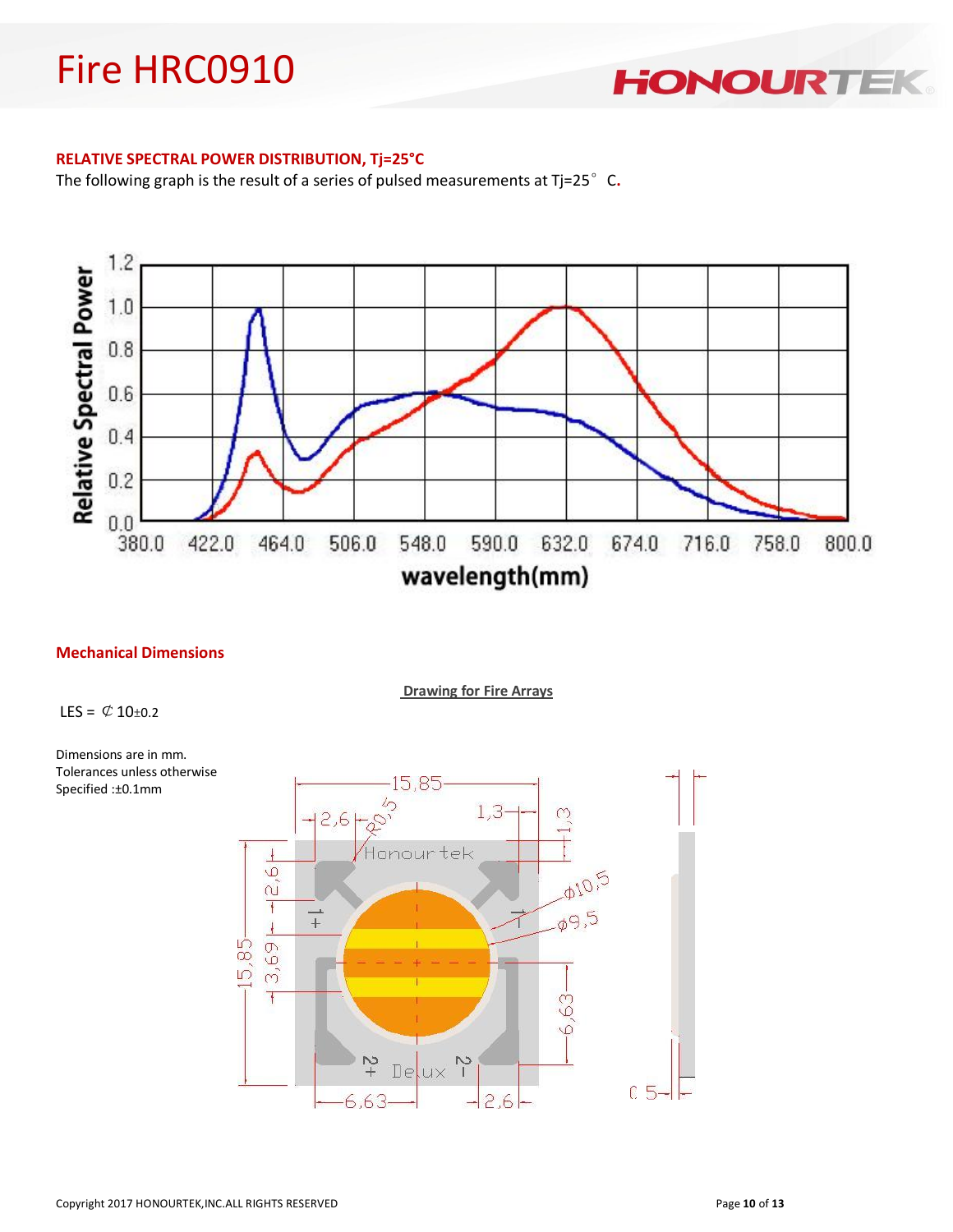**HONOURTEK** 

**Chromaticity Coordinates (Condition: Tj = 85**°**C)**

![](_page_10_Figure_3.jpeg)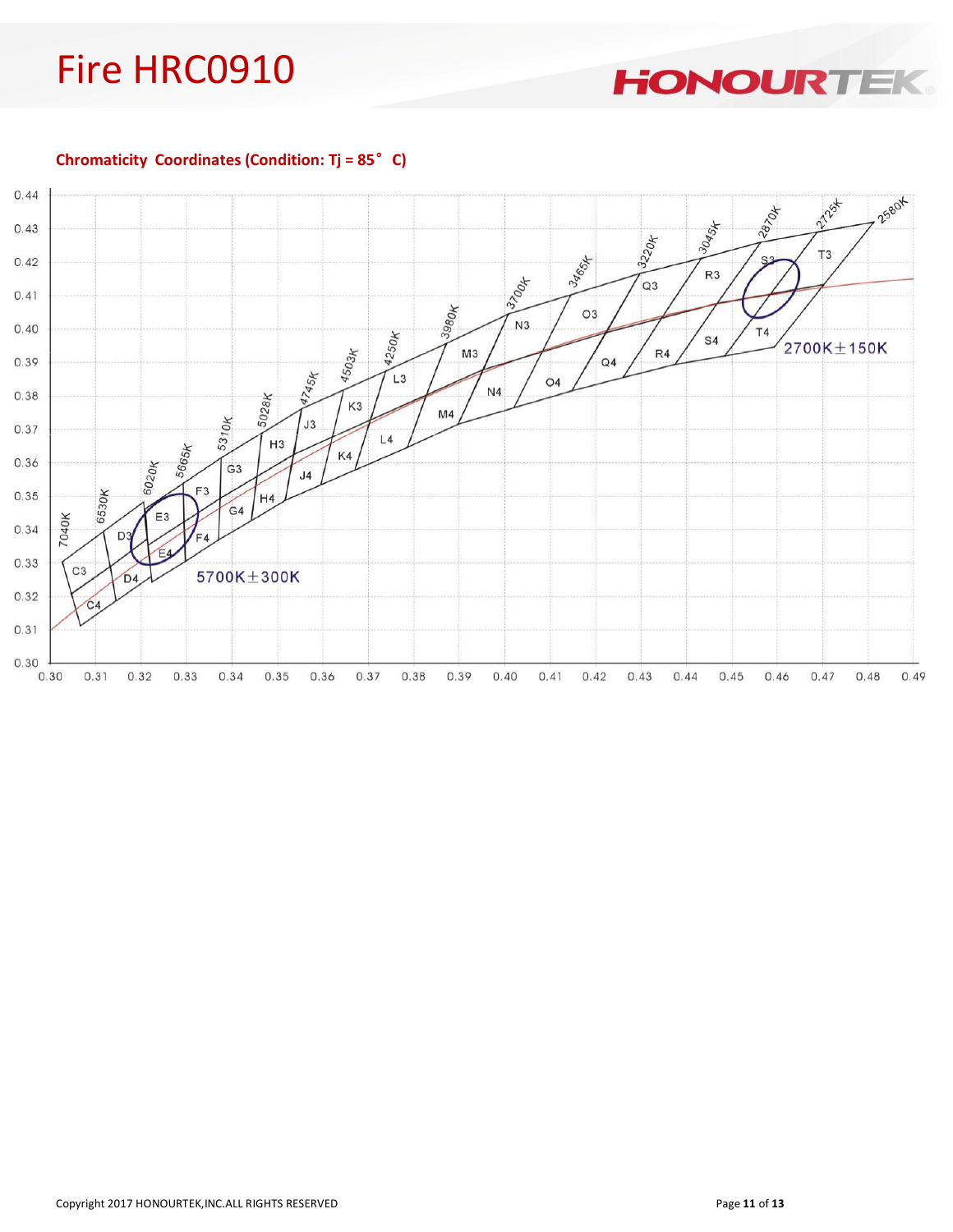![](_page_11_Picture_1.jpeg)

#### **HRC0910 Chromaticity Bins**

| <b>Center Point</b>                      |        |        |  |  |
|------------------------------------------|--------|--------|--|--|
| <b>CCT</b><br><b>CIEx</b><br><b>CIEy</b> |        |        |  |  |
| 2700K                                    | 0.4590 | 0.4120 |  |  |
| 5000K                                    | 0.3250 | 0.3400 |  |  |

#### **Packaging**

#### **Packaging Tray and Labeling**

![](_page_11_Figure_6.jpeg)

**17.2 x 17.2 x 1 cm**

#### Notes:

Honourtek HRC0910LEDs are packaged in trays of 25.Four trays are sealed in an anti-static bag and placed inside a carton,for a total of 100 LEDs per carton.